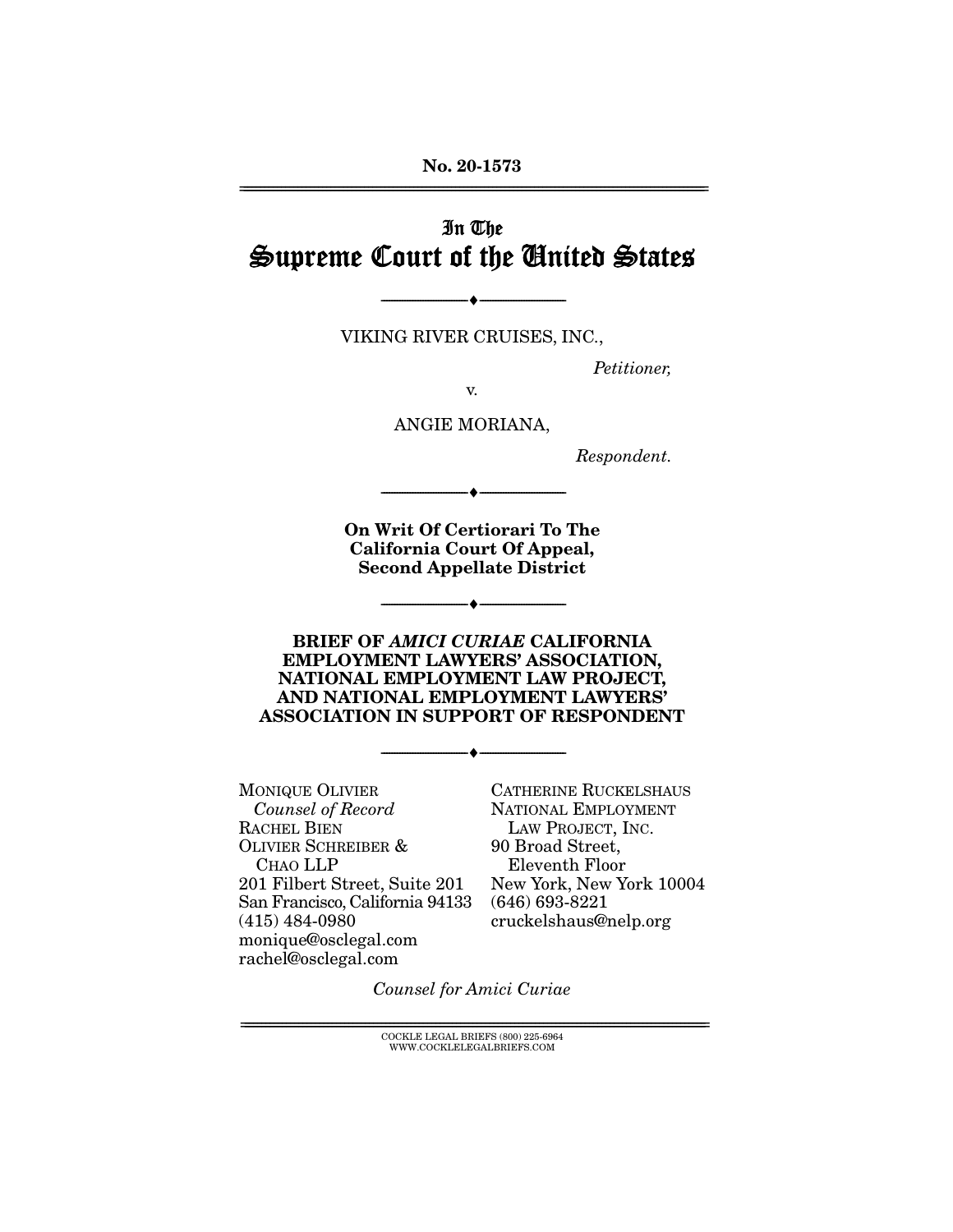# TABLE OF CONTENTS

|                                                                               | Page |
|-------------------------------------------------------------------------------|------|
|                                                                               | ı    |
|                                                                               | ii   |
| IDENTITY AND INTEREST OF AMICI CU-                                            |      |
|                                                                               | 1    |
| SUMMARY OF THE ARGUMENT                                                       | 2    |
|                                                                               | 3    |
| PAGA Is a Law Enforcement Tool and Not<br>L<br>a Means to Avoid Arbitration   | 3    |
| A. PAGA's Purpose Is to Augment Cali-<br>fornia's Limited Enforcement Capac-  | 4    |
| B. The State Retains Primacy Over PAGA<br>Enforcement Efforts and Is the Pri- | 6    |
|                                                                               | 9    |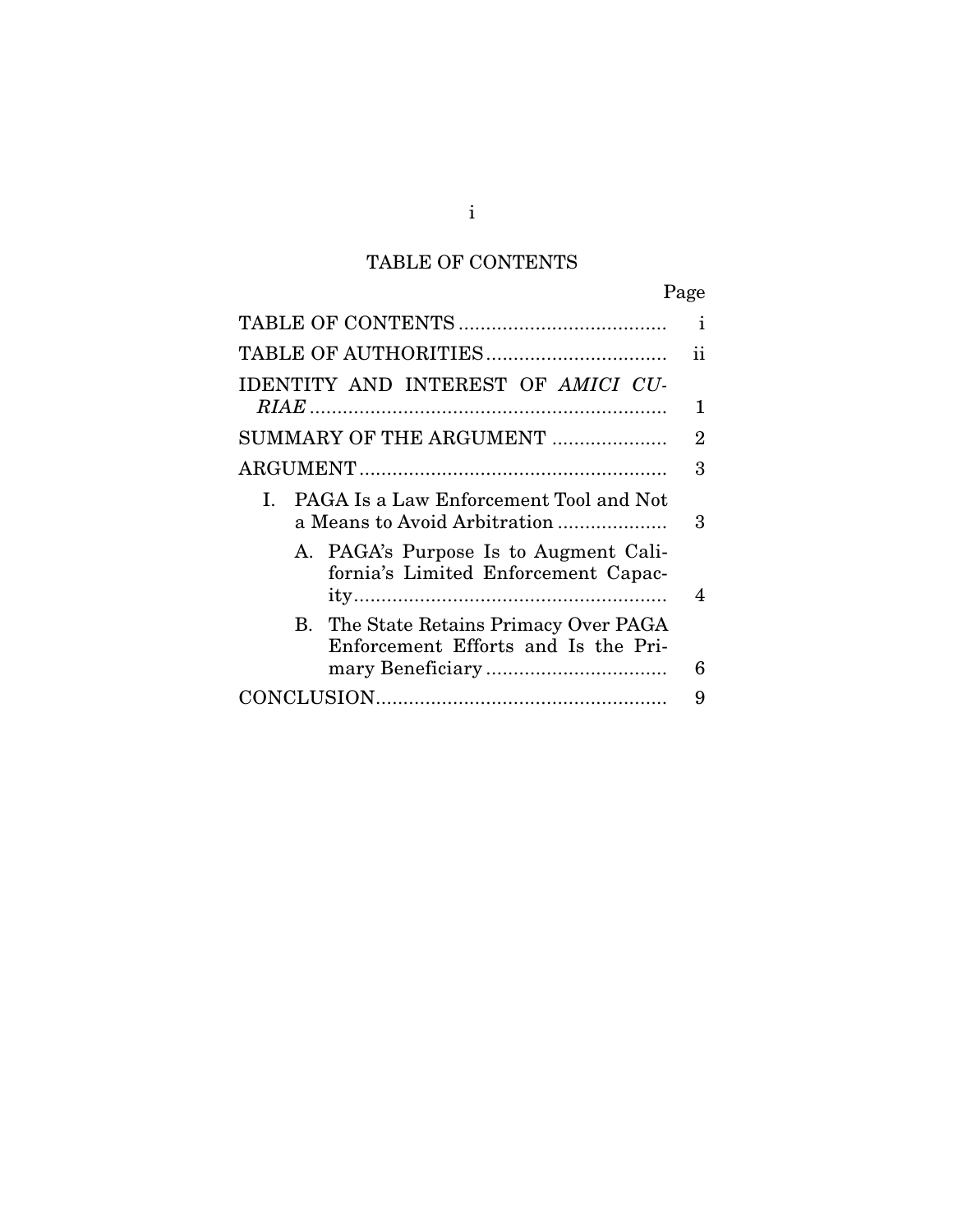## TABLE OF AUTHORITIES

| <b>CASES</b><br>Page                                |
|-----------------------------------------------------|
| AT&T Mobility LLC v. Concepcion, 563 U.S. 333       |
|                                                     |
| Arizona v. United States, 567 U.S. 387 (2012) 3     |
| Green et al. v. Bank of Am. N.A., et al., 11-CV-    |
| Iskanian v. CLS Transp. Los Angeles, LLC, 327       |
| Kim v. Reins Int'l Cal., Inc., 459 P.3d 1123 (Cal.  |
| Met. Life Ins. Co. v. Mass., 471 U.S. 724 (1985)3   |
| Printz v. United States, 521 U.S. 898 (1997)3       |
| Sargent v. Bd. of Trustees of Cal. State Univ., 276 |

## **STATUTES**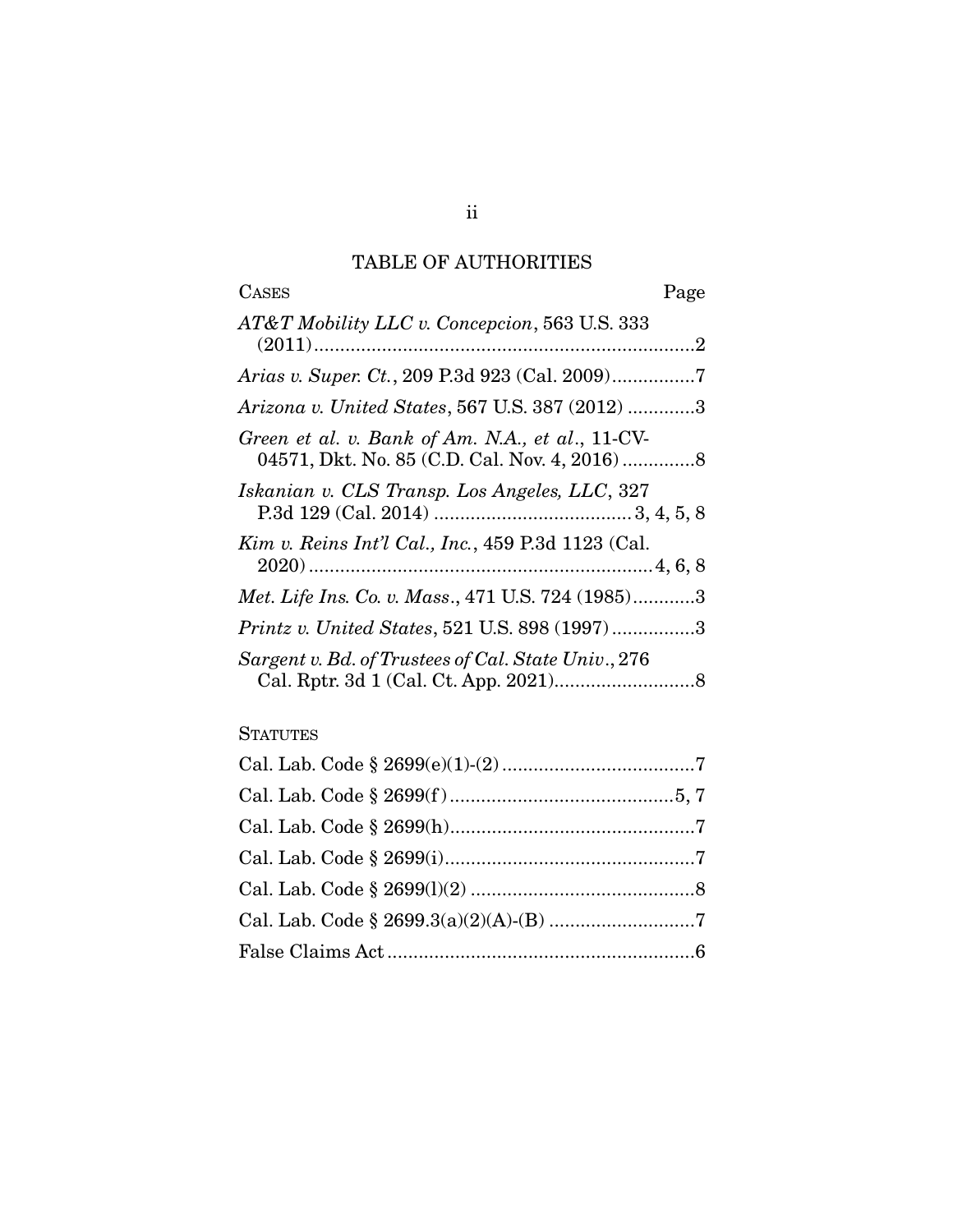## TABLE OF AUTHORITIES—Continued

| <b>RULES</b> | Page |
|--------------|------|
|              |      |
|              |      |

## OTHER AUTHORITIES

| Assembly Comm. on Lab. and Emp., Analysis of<br>Sen. Bill No. 796 (Reg. Sess. 2003-2004) as<br>amended July 2, 2003, available at http://<br>www.leginfo.ca.gov/pub/03-04/bill/sen/sb_0751-<br>0800/sb_796_cfa_20030708_130803_asm_comm.                                                                                                |
|-----------------------------------------------------------------------------------------------------------------------------------------------------------------------------------------------------------------------------------------------------------------------------------------------------------------------------------------|
|                                                                                                                                                                                                                                                                                                                                         |
| Rachel Deutsch, Rey Fuentes, Tia Koonse, Cali-<br>fornia's Hero Labor Law: The Private Attor-<br>neys General Act Fights Wage Theft and<br>Recovers Millions from Lawbreaking Corpora-<br>tions, Feb. 2020, https://www.labor.ucla.edu/wp-<br>content/uploads/2020/02/UCLA-Labor-Center-<br>Report_WEB.pdf (last visited Mar. 2, 2022)9 |
| U.S. Dep't of Justice, "Justice Department Re-<br>covers Over \$2.2 Billion from False Claim Act<br>Cases in Fiscal Year 2020," Jan. 14, 2021,<br>https://www.justice.gov/opa/pr/justice-department-<br>recovers-over-22-billion-false-claims-act-cases-                                                                                |
|                                                                                                                                                                                                                                                                                                                                         |

iii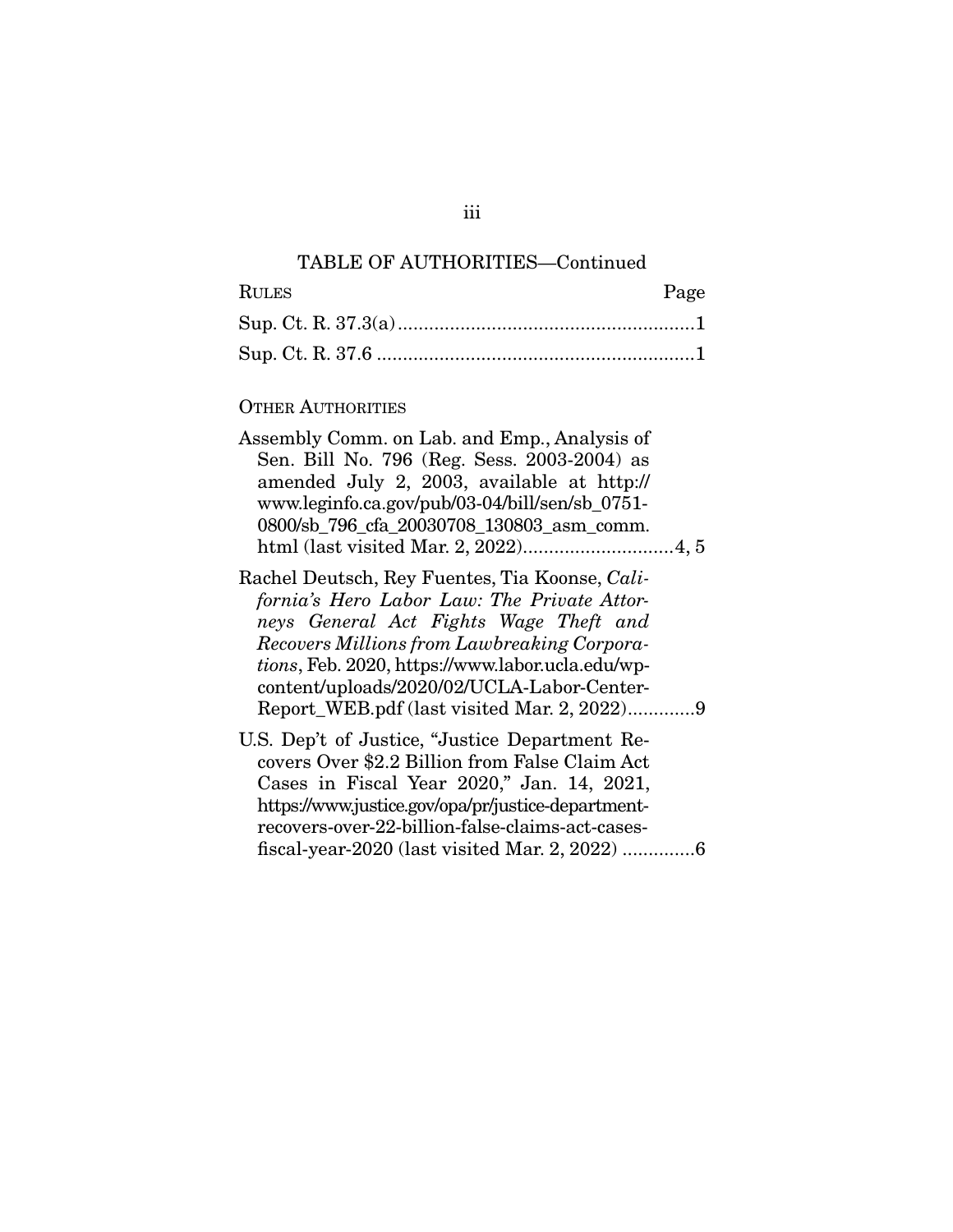#### **IDENTITY AND INTEREST OF** *AMICI CURIAE*

Amici California Employment Lawyers' Association, National Employment Law Project, and National Employment Lawyers' Association are nonprofit organizations that seek to protect the rights of workers under state and federal labor and employment laws. Amici have an interest in the outcome of this case based on their experience advocating for and enforcing employment protections for workers in California which requires that sufficient public law enforcement mechanisms exist alongside private enforcement to deter employer violations of labor and workplace laws.

Amici write not to repeat arguments made by the parties, or other amici, but to discuss the background and policy goals of California's Private Attorneys General Act ("PAGA"), which, in our experience advocating for California workers, has significantly increased the capacity of state labor and employment enforcement regulators to collect civil penalties that primarily benefit the state and encourage employer compliance with the law. $1$ 

--------------------------------- ♦ ---------------------------------

<sup>&</sup>lt;sup>1</sup> All parties have consented to the filing of this brief. In addition, no counsel for a party authored this brief in whole or in part, and no party or counsel for a party made a monetary contribution intended to fund its preparation or submission. No person other than amici or amici's counsel made a monetary contribution to the preparation or submission of this brief, as provided in Rule 37.3(a) and 37.6.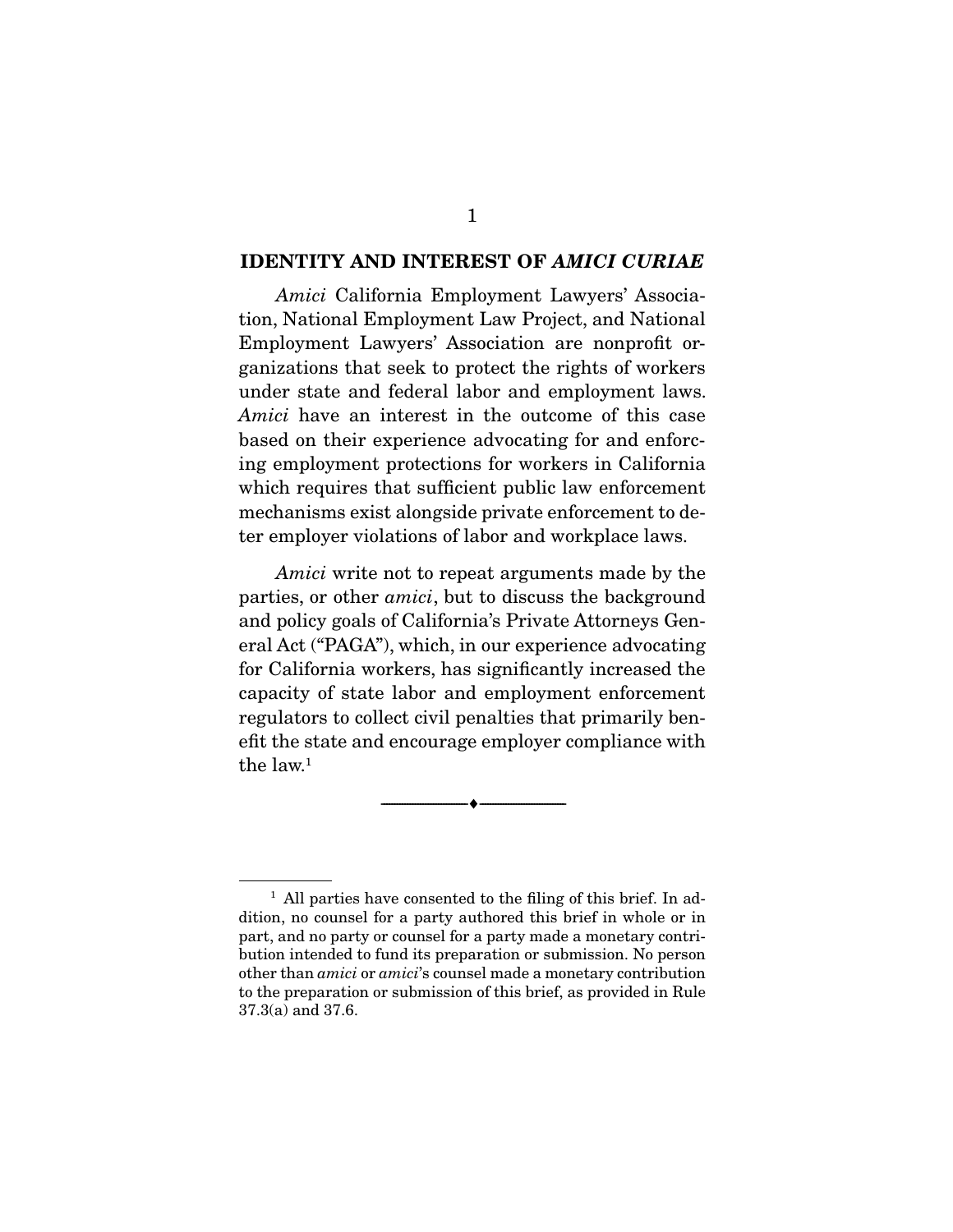#### **SUMMARY OF THE ARGUMENT**

 The California Legislature passed PAGA in 2003 as a law enforcement tool in recognition that state enforcement agencies were failing to adequately enforce labor protections for workers due to severe budgetary and staffing constraints. PAGA deputizes "aggrieved employees" to serve as agents of the state by authorizing them to seek civil penalties on the state's behalf. PAGA is an exercise of the state's police power to protect workers within the state and is not a means of enforcing the private rights of employees under their contracts with employers or under the California Labor Code. The state retains primacy over the action and recovers nearly all of the proceeds. For these and other reasons, PAGA conforms to the traditional requirements of a *qui tam* action and is unlike private class action suits and the types of claims that this Court has previously ruled fall within the coverage of the Federal Arbitration Act ("FAA"). PAGA is not an end run around arbitration and was not enacted with the intent to circumvent  $AT\&T$  Mobility LLC v. Concepcion, 563 U.S. 333 (2011), which was decided well after PAGA became the law. Because the FAA was never intended to preempt the states' law enforcement functions or their authority to determine how to structure their law enforcement authority, the Court should affirm the denial of Petitioner's motion to compel arbitration.

--------------------------------- ♦ ---------------------------------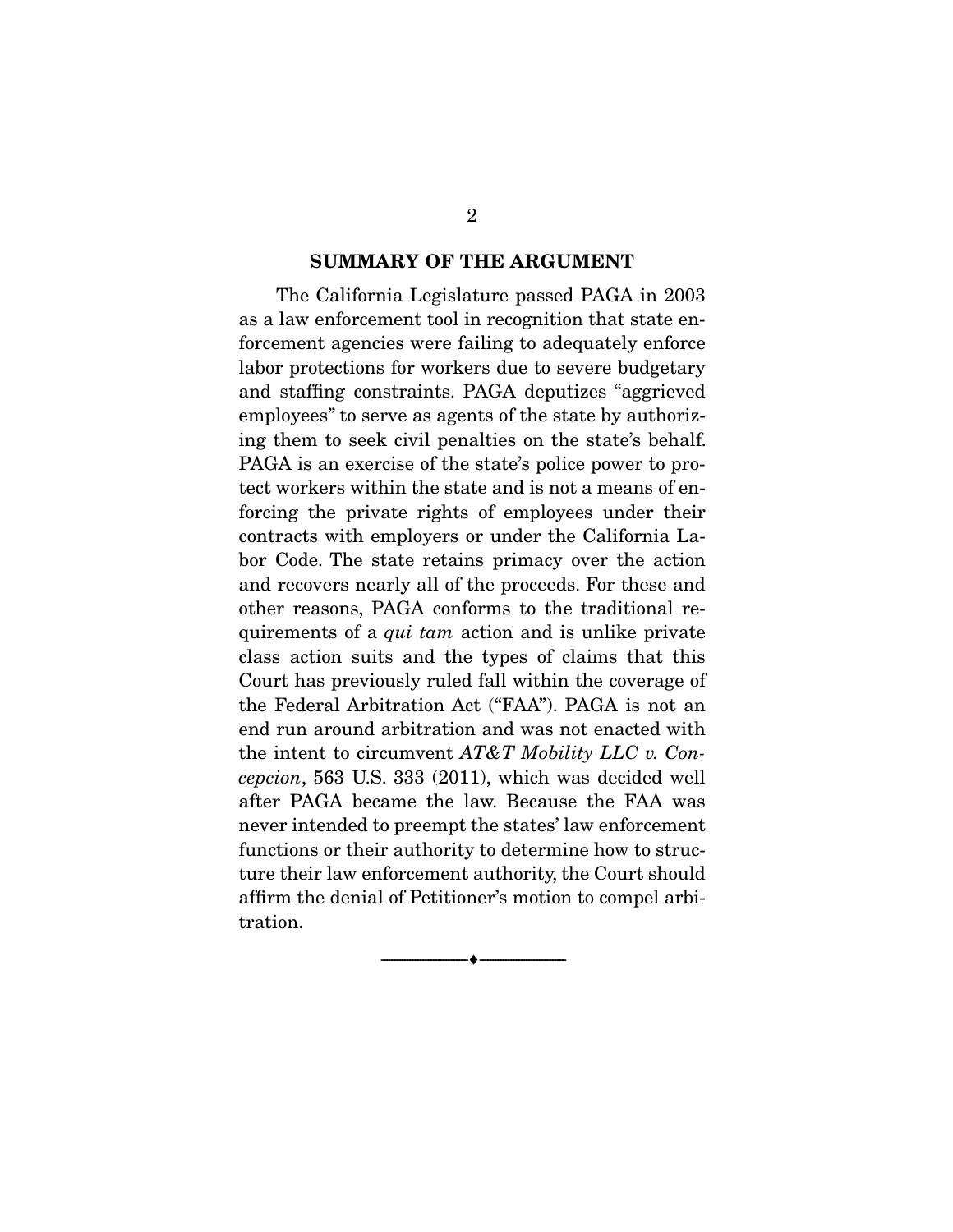#### **ARGUMENT**

### **I. PAGA Is a Law Enforcement Tool and Not a Means to Avoid Arbitration.**

 PAGA was not enacted to avoid arbitration or out of hostility to arbitration. To the contrary, PAGA was enacted in 2003 as a law enforcement tool and falls well within the state's traditional police power to enforce labor protections for workers within the state. "States possess broad authority under their police powers to regulate the employment relationship to protect workers within the State." Met. Life Ins. Co. v. Mass., 471 U.S. 724, 756 (1985). "Moreover, how a state government chooses to structure its own law enforcement authority lies at the heart of state sovereignty." Iskanian v. CLS Transp. Los Angeles, LLC, 327 P.3d 129, 152 (Cal. 2014) (citing Printz v. United States, 521 U.S. 898, 928 (1997)).

 Under this Court's jurisprudence, "[i]n preemption analysis, courts should assume that the historic police powers of the States are not superseded unless that was the clear and manifest purpose of Congress." Arizona v. United States, 567 U.S. 387, 400 (2012) (internal quotation marks omitted). There is no indication that Congress had "the clear and manifest purpose" of superseding the states' law enforcement authority to prosecute labor violations when it enacted the FAA. Thus, the Court must assume that the FAA did not preempt California's exercise of such authority in PAGA.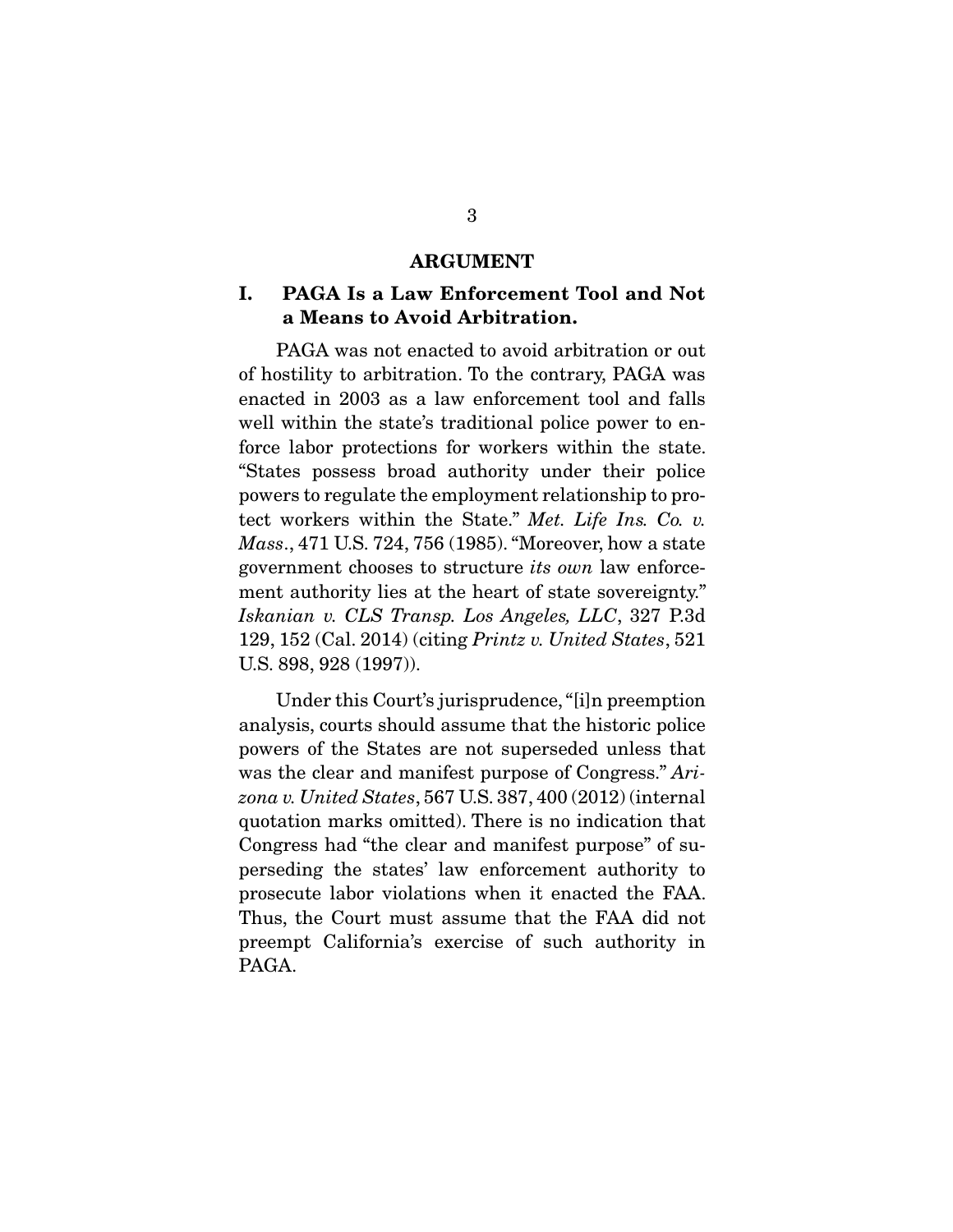### **A. PAGA's Purpose Is to Augment California's Limited Enforcement Capacity.**

 "The Legislature's sole purpose in enacting PAGA was 'to augment the limited enforcement capability of the [Labor Workforce Development Agency] by empowering employees to enforce the Labor Code as representatives of the Agency." Kim v. Reins Int'l Cal., Inc., 459 P.3d 1123, 1130 (Cal. 2020). "[T]here was a shortage of government resources to pursue enforcement." Iskanian, 327 P.3d at 146. The ramifications of this shortage were discussed in PAGA's legislative history. For example, despite evidence of tens of thousands of serious and ongoing wage violations by garment industry employers in Los Angeles alone, state authorities were issuing fewer than 100 wage citations per year for all industries throughout the state. In addition, California's "underground economy," comprised of businesses operating outside of the state's licensing and tax requirements due to underenforcement of those laws, was costing the state three to six billion dollars a year in lost tax revenue.2

 In the late 1990s and early 2000s, California's enforcement agencies were responsible for protecting the legal rights of over 17 million workers and regulating 800,000 private establishments, in addition to all of the public sector workplaces in the state. Despite this,

<sup>&</sup>lt;sup>2</sup> See Assembly Comm. on Lab. and Emp., Analysis of Sen. Bill No. 796 (Reg. Sess. 2003-2004) as amended July 2, 2003, p.3, available at http://www.leginfo.ca.gov/pub/03-04/bill/sen/sb\_0751- 0800/sb\_796\_cfa\_20030708\_130803\_asm\_comm.html (last visited Mar. 2, 2022).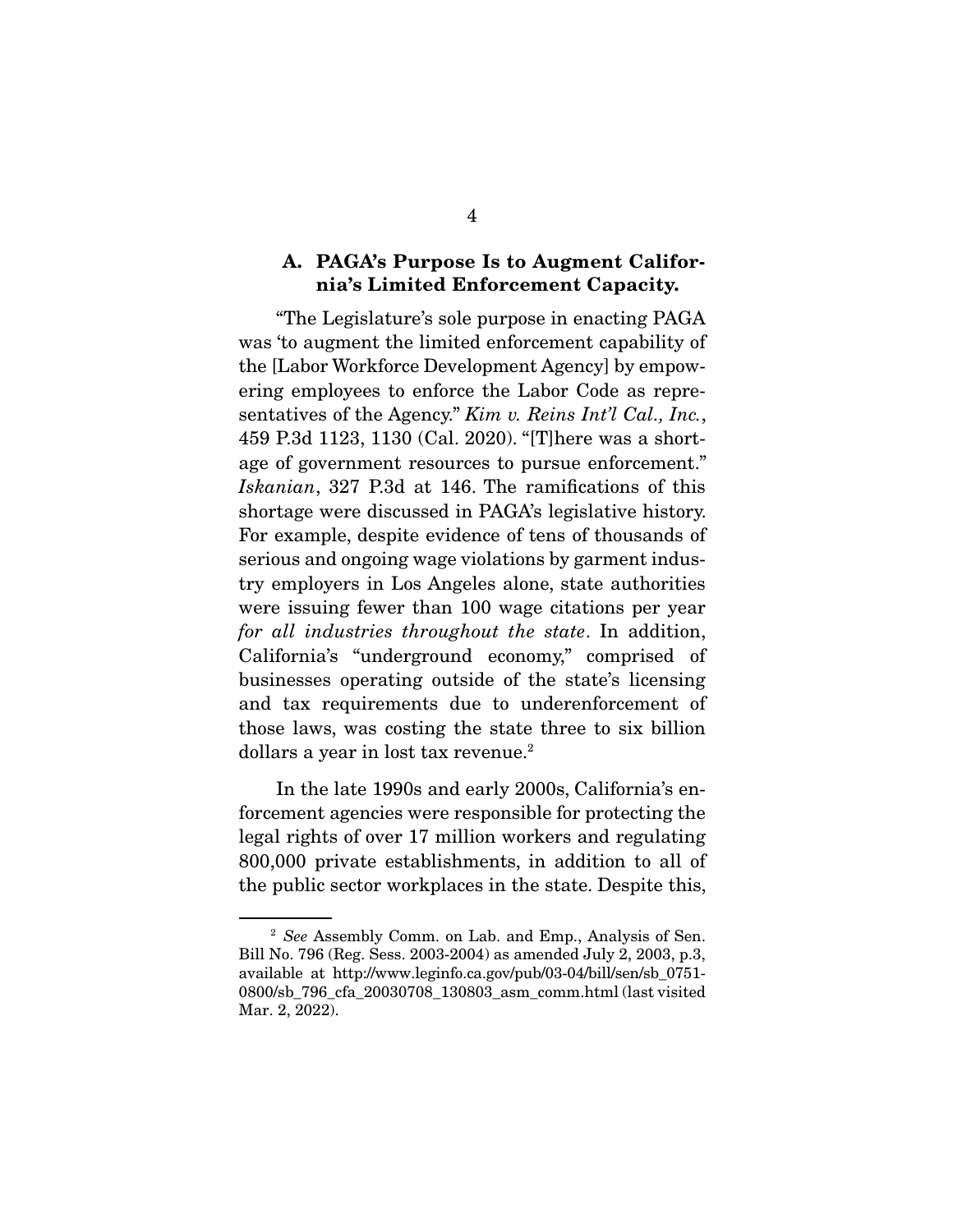"the resources available to the labor enforcement divisions remain[ed] below the levels of the mid-1980s."3 Staffing levels at the agencies charged with enforcing workplace rights decreased during that same period, although California's workforce grew by 48 percent.4

 Because of this staffing and underenforcement crisis, California's enforcement agencies were also unable to ensure that many worker protections that were only enforceable by those agencies, or by prosecutors—including statutory health and safety protections—were adequately enforced; workers had no independent ability to enforce these laws. See Iskanian, 59 Cal.4th at 379 (noting that one of PAGA's chief concerns was that "many Labor Code provisions are unenforced because they are punishable only as criminal misdemeanors" and that PAGA addressed the lack of criminal enforcement by adopting civil penalties, including new penalties, "significant enough to deter violations") (quoting Sen. Judiciary Comm., Analysis of Sen. Bill No. 796 (Reg. Sess. 2003-2004) as amended Apr. 22, 2003, p.5) (internal quotation marks omitted); Cal. Lab. Code  $§$  2699(f).

 The legislature recognized that in many cases, "the only meaningful deterrent to unlawful conduct is the vigorous assessment and collection of civil penalties" which was not feasible in the face of declining staffing levels that were not keeping pace with California's growing economy. Sen. Bill 796, sec. 1(b)-(c).

 $3$  Id. at p.4.

 $4$  Id.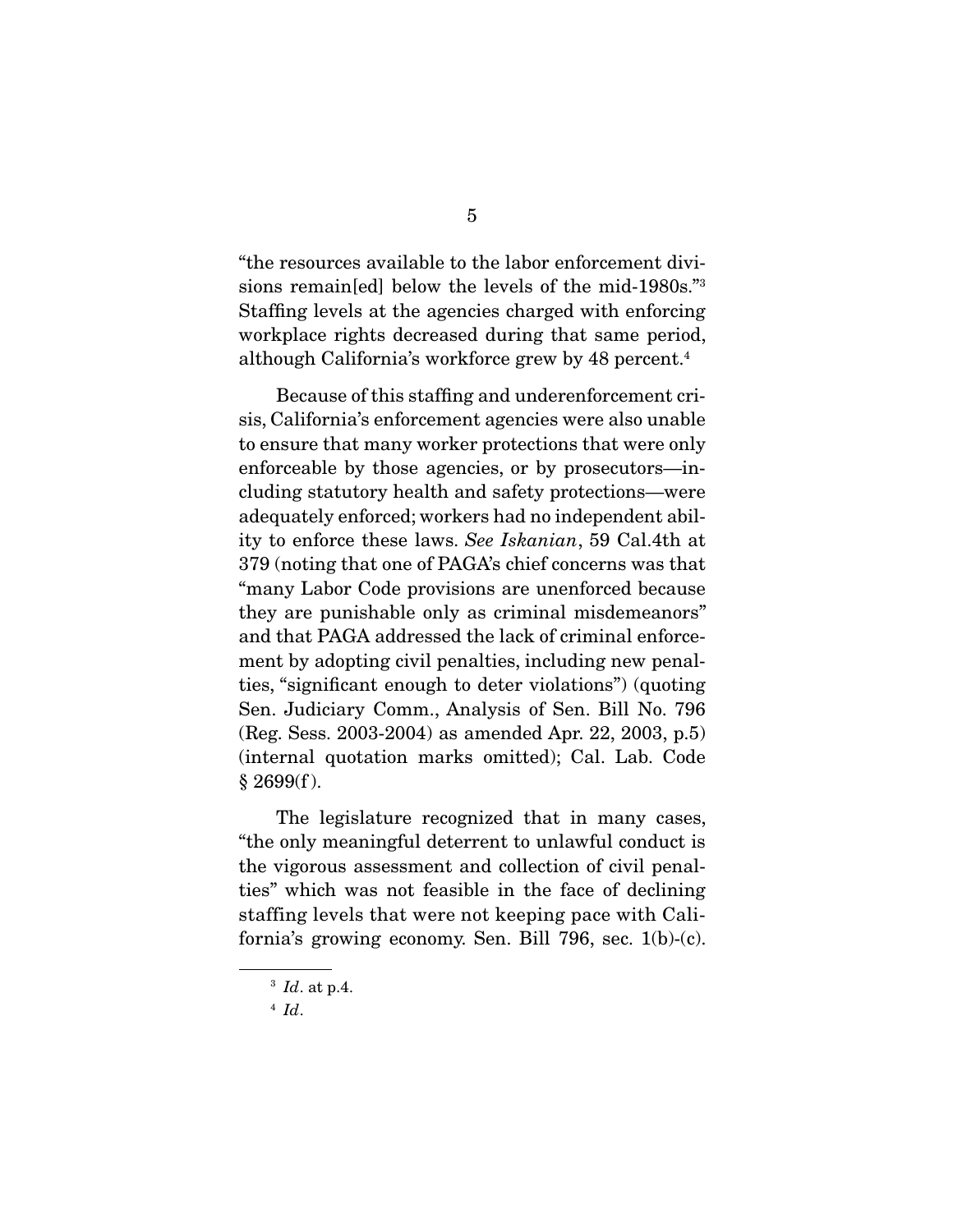PAGA addressed the state's severe budgetary shortfall and underenforcement crisis by allowing employees to file civil actions in the name of the state to recover civil penalties for violations of the Labor Code, thus expanding California's enforcement capacity.

## **B. The State Retains Primacy Over PAGA Enforcement Efforts and Is the Primary Beneficiary.**

 Although PAGA authorizes "aggrieved employees" to recover civil penalties on the state's behalf, "[a] PAGA claim is legally and conceptually different from an employee's own suit for damages and statutory penalties." Kim, 459 P.3d at 1127. Rather, as discussed below, a PAGA action is a type of *qui tam* suit because the state retains primacy and is the primary beneficiary of the action.5

 First, PAGA did not create new monetary remedies for employees but instead provided the state with an alternative vehicle for collecting civil penalties that were previously enforceable only by state labor law enforcement agencies (known as the Labor Workforce

<sup>&</sup>lt;sup>5</sup> A similar model is used by the federal government to enforce the False Claims Act, with the majority of revenue recovered under that statute originating from claims brought by private parties. See, e.g., U.S. Dep't of Justice, "Justice Department Recovers Over \$2.2 Billion from False Claim Act Cases in Fiscal Year 2020," Jan. 14, 2021 ("Of the \$2.2 billion in settlements and judgments reported by the government in fiscal year 2020, over \$1.6 billion arose from lawsuits filed under the *qui tam* provisions of the False Claims Act."), https://www.justice.gov/opa/pr/justicedepartment-recovers-over-22-billion-false-claims-act-cases-fiscalyear-2020 (last visited Mar. 2, 2022).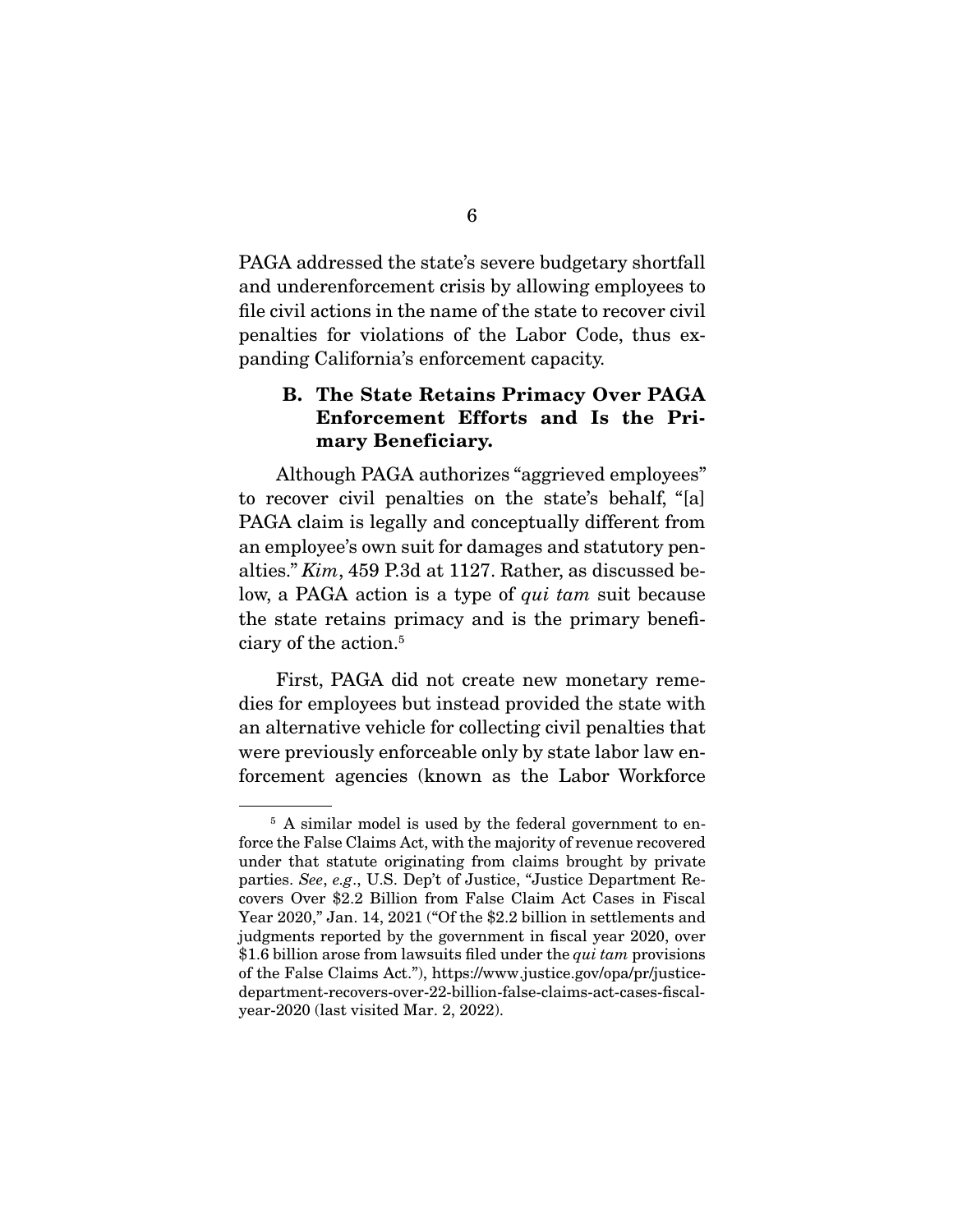Development Agency ("LWDA")). A PAGA action "is fundamentally a law enforcement action" designed to protect the public and not to benefit private parties. Arias v. Super. Ct., 209 P.3d 923, 933-34 (Cal. 2009) (internal quotation marks omitted). Civil penalties are not based on the individual damages suffered by employees. Rather, PAGA sets a penalty range within which courts have discretion to fix a penalty for all aggrieved employees for each pay period. See Cal. Lab. Code  $\S 2699(e)(1)-(2)$ , (f). This reflects PAGA's intention to promote compliance by employers rather than compensate employees by making them whole. Arias, 209 P.3d at 934. Likewise, recoveries are principally for the state and only secondarily for employees. Seventyfive percent of the penalties are remitted to the LWDA with the remainder shared among all aggrieved employees. Cal. Lab. Code § 2699(i). As a result, in most cases, individual employees' recoveries are extremely modest in comparison to the benefits to the state.

 Second, aggrieved employees may only bring a suit if the LWDA declines to do so. Cal. Lab. Code § 2699(h). Employees wishing to file a case must meet specific procedural and administrative exhaustion requirements, including providing notice of the claims to the LWDA so that the state can decide whether to investigate the claims itself. Cal. Lab. Code  $\S 2699.3(a)(1)(A)$ -(B). The LWDA may investigate or prosecute the alleged violations, or, alternatively, give notice of its intent not to investigate or cite the employer. Cal. Lab. Code  $\S 2699.3(a)(2)(A)-(B)$ . In addition, any proposed settlement of PAGA claims must be submitted to the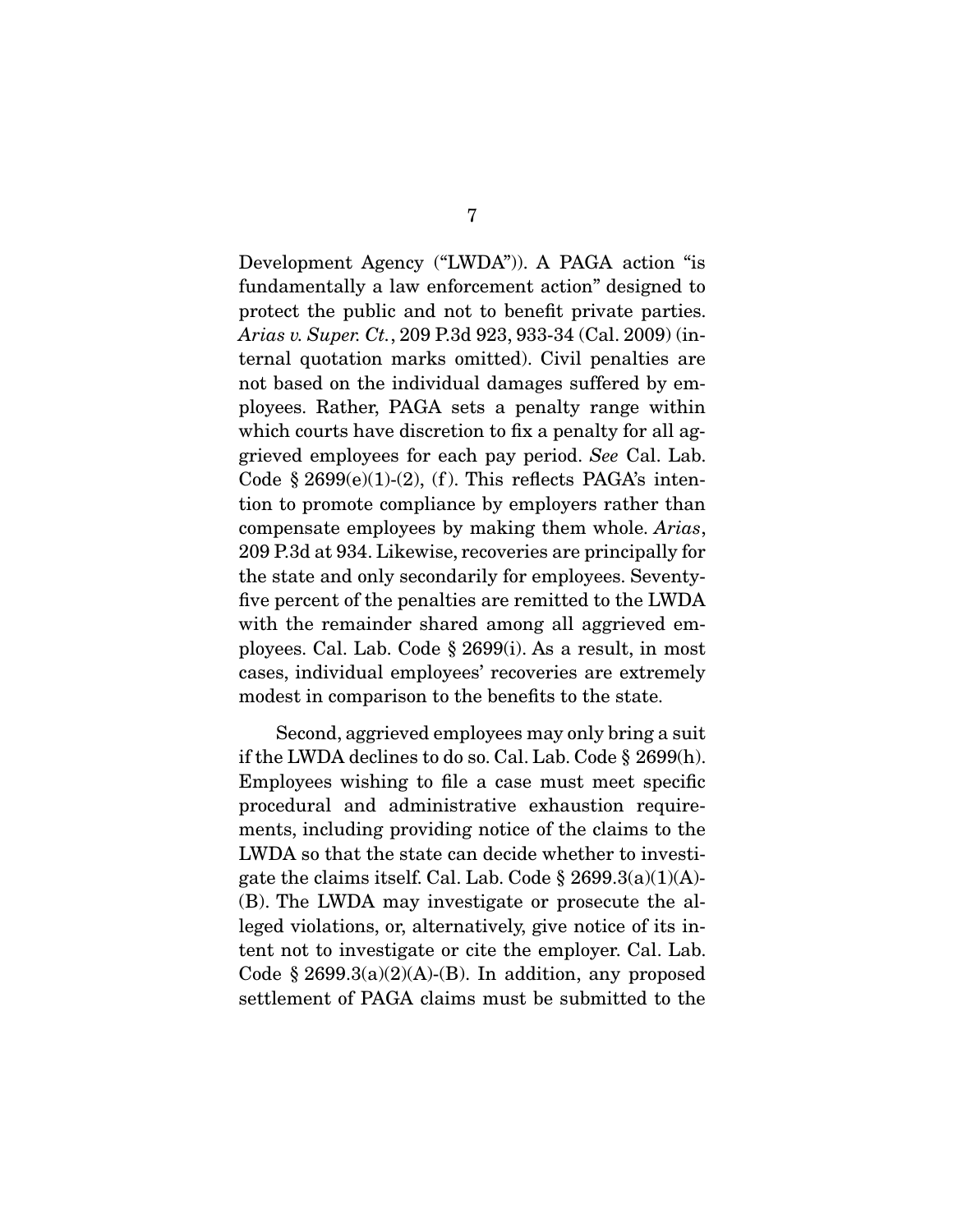LWDA at the same time that it is submitted to the court for its review and approval. Cal. Lab. Code § 2699(l)(2). Thus, the state retains primacy over whether to deputize an employee to bring the suit and whether to approve the resolution of a suit that an employee has brought.

 Finally, PAGA does not displace the litigation or arbitration of private disputes between employers and employees over their respective rights and obligations toward each other. Instead, it directly enforces the state's interest in penalizing and deterring employers who violate California's labor laws. Iskanian, 327 P.3d at 151-53. The California Labor Code contains numerous separate provisions that enable employees to recover damages for actual losses incurred. Kim, 459 P.3d at 1126. PAGA encourages employer compliance not just with traditional protections enforceable by employees, such as minimum wage and overtime requirements, but other types of protections that have a significant impact on workers but do not necessarily result in economic loss. See, e.g., Green et al. v. Bank of Am. N.A., et al., 11-CV-04571, Dkt. No. 85 (C.D. Cal. Nov. 4, 2016) (\$15 million PAGA settlement alleging bank has an obligation to provide tellers with seating rather than requiring them to stand for the duration of their shifts); Sargent v. Bd. of Trustees of Cal. State Univ., 276 Cal. Rptr. 3d 1, 5-6 (Cal. Ct. App. 2021) (PAGA action involving violations of California's workplace health and safety OSHA law).

 The revenue stream generated by PAGA actions has augmented the state's enforcement capacity. Between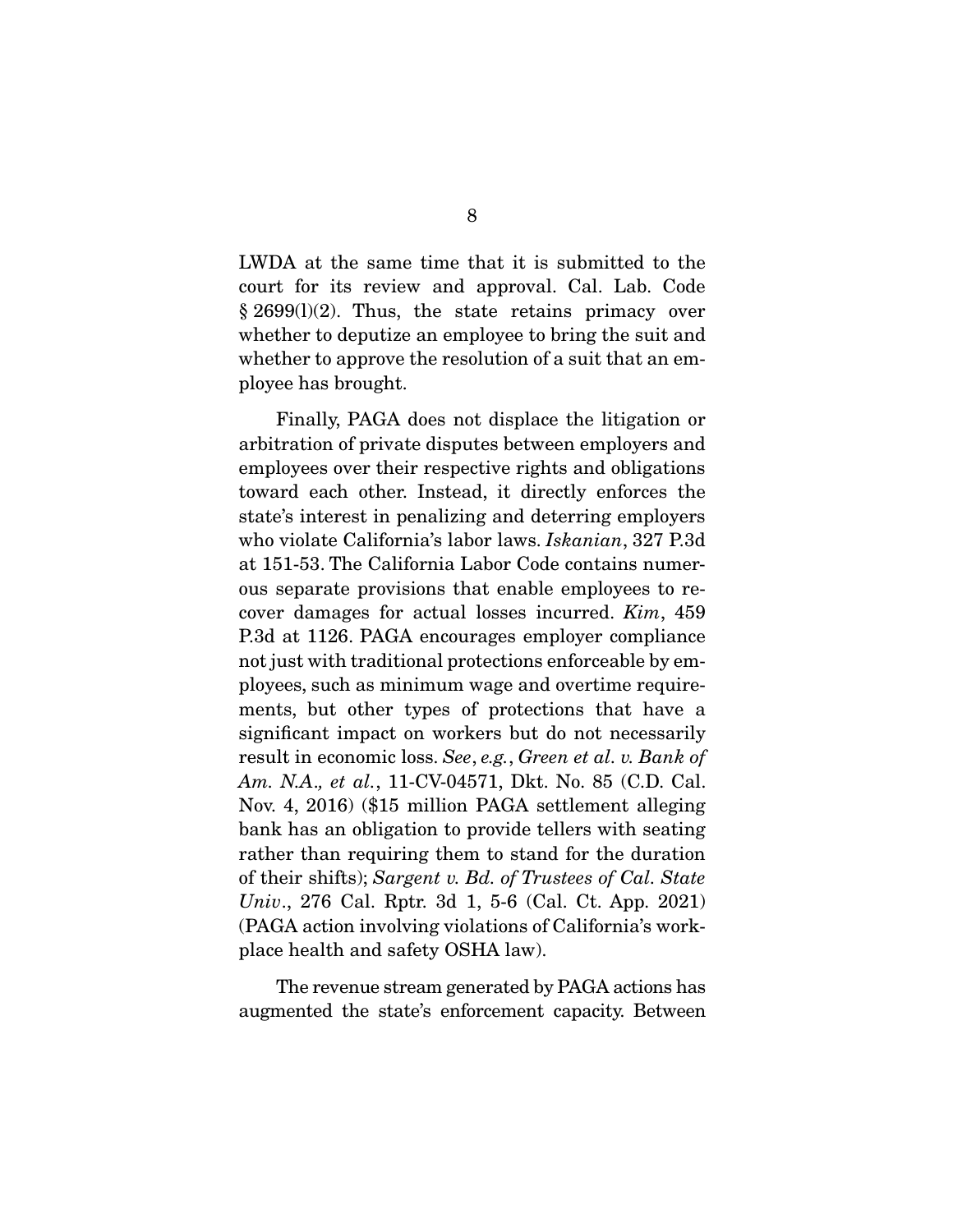2016 and 2019, the state collected an average of \$42 million each year in civil penalties and filing fees, which is statutorily allocated to support increased education and employer compliance efforts.<sup>6</sup> These revenues have supported multi-lingual media campaigns educating the public about wage theft and other labor violations, increased staffing levels to root out employer misclassification, unfair competition, and the resulting economic losses for public coffers, and other innovative compliance initiatives.7

#### **CONCLUSION**

--------------------------------- ♦ ---------------------------------

 PAGA is an example of California's exercise of its traditional police power to enforce employment protections within the state. PAGA does not supplant private enforcement of employment obligations by employees and employers in litigation or in arbitration and does not reflect hostility toward arbitration in particular. The FAA was not intended to supplant the states' law enforcement efforts, including through actions like PAGA.

<sup>6</sup> Rachel Deutsch, Rey Fuentes, Tia Koonse, California's Hero Labor Law: The Private Attorneys General Act Fights Wage Theft and Recovers Millions from Lawbreaking Corporations, Feb. 2020, pp.8-9, https://www.labor.ucla.edu/wp-content/uploads/2020/ 02/UCLA-Labor-Center-Report\_WEB.pdf (last visited Mar. 2, 2022).

 $^7$  Id.